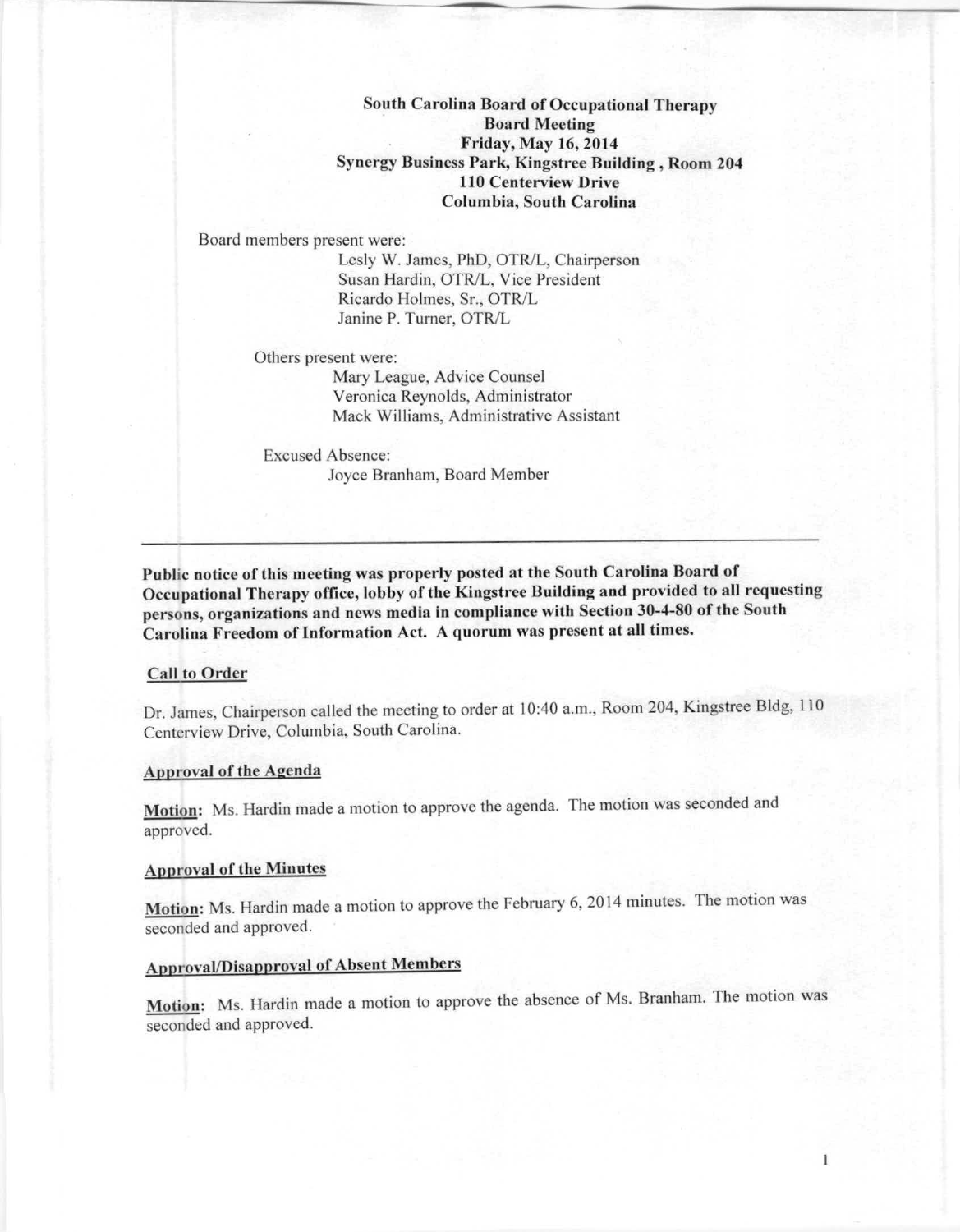Office of Investigations and Enforcement (OIE) Report Mr. Sanders presented the IRC report to the Board, case 2013.11 recommended for a dismissal and case 2013-7, 2014-1 and 2014.2 recommended for formal complaint.

Motion: Ms. Turner made a motion to accept the IRC recommendations for case 2013-11 recommended for dismissal and case 2013-7, 2014.1 and 2014.2 recommended for formal complaint. The motion was seconded and approved.

Mr. Sanders presented the statistical report to the Board, four (4) cases for the quarter, three (3) cases closed and currently there is one (I) active investigation.

Motion: Ms. Tumer made a motion to accept the OlE statistical report as information. The motion was seconded and approved.

Office of General Counsel (OGC) Report Mr. Hanks, Assistant General Counsel presented the OGC report to the Board. There are a total of five (5) cases one (I) pending negotiations and four (4) pending action.

Motion: Ms. Turner made a motion to accept the OGC report as information. The motion was seconded and approved.

Finance Report Ms. Reynolds presented the financial report to the Board.

### Discussion **Item**

NBCOT Notification of Lapsed Certifications: Ms. Reynolds indicated that NBCOT would forward a report of lapsed certifications to the Board at the end of the renewal period and during the month of November, certifications not renewed will be suspended. Ms. Turner suggested that a question regarding the expiration of the NBCOT certification be added to the renewal application. Ms. League suggested when a licensee certification is found to be lapsed a letter is sent reminding the liccnsee as a condition of the renewal the certification must be current.

### **Application Hearing**

Mary Jo Danis: Ms. Danis made a personal appearance before the Board and was not represented by legal counsel. The purpose of the hearing was to determine if a license should be granted as an Occupational Therapist Assistant.

Motion: Ms. Turner made a motion to go into executive session to receive legal advice from counsel. The motion was seconded and approved.

IExecutive Session:1 No votes were taken during execulive session. 12:15 p.m. - 12:33 p.m.

Motion: Ms. Turner made a motion to come out of executive session. The motion was seconded and approved.

Motion: In open session, Ms. Turner made a motion to approve the application and grant a license as an Occupational Therapy Assistant. The motion was seconded and approved.